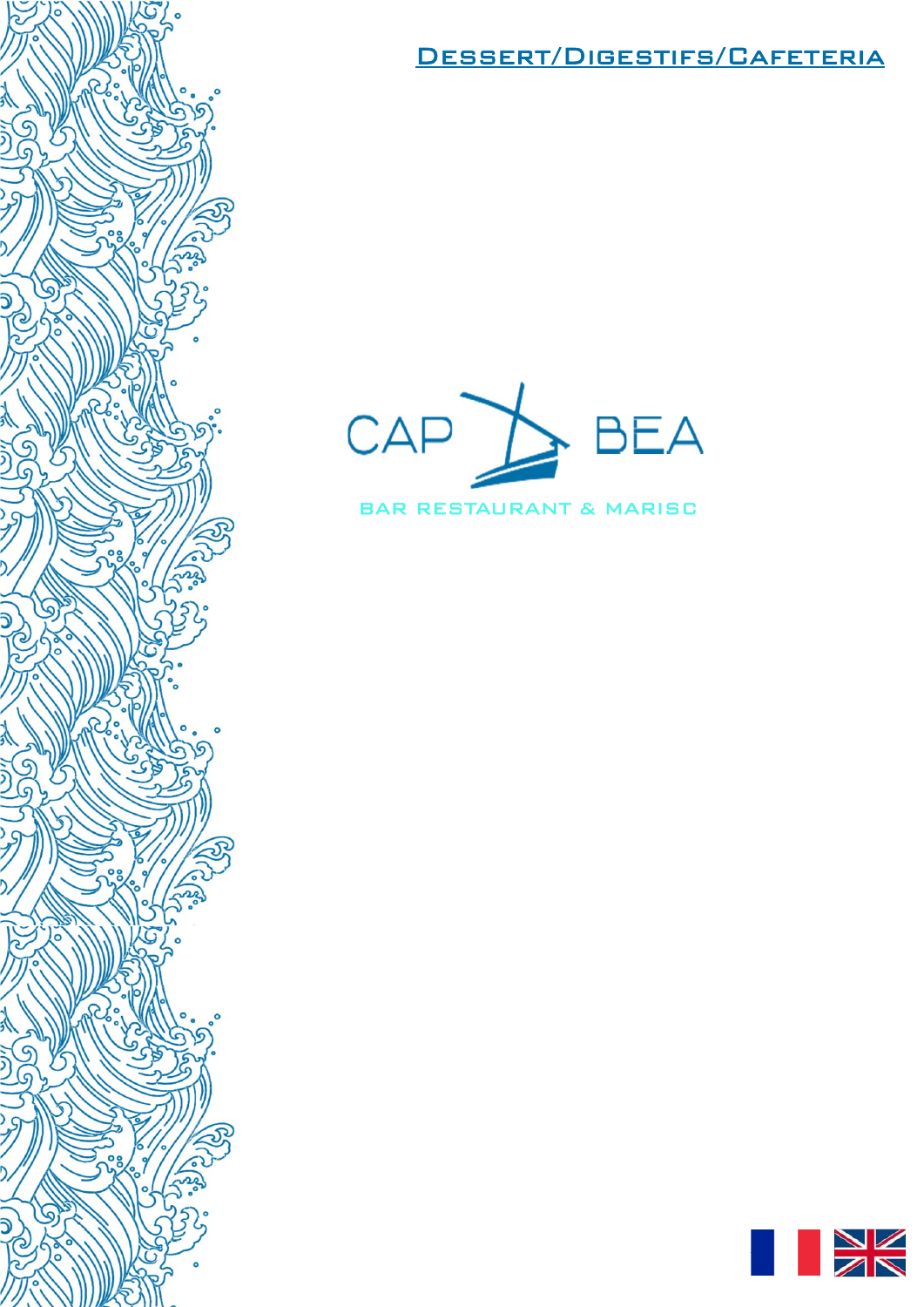



# **Desserts**

(*Tous nos desserts sont faits maison/All desserts are homemade*)

| Tiramisu framboise citronnelle<br>Raspberry lemongrass tiramisu                         | 8€  |
|-----------------------------------------------------------------------------------------|-----|
| Irish Cofee                                                                             | 8€  |
| Le Profiterole Maison<br>Homemade Profiterole                                           | 9€  |
| Mi-cuit chocolat glace vanille<br>Liquid-centered chocolate cake with vanilla ice cream | 9€  |
| Tarte citron<br>Lemon tart                                                              | 10€ |
| Corbeille de fruit frais coupés<br>Fresh fruit basket                                   | 10€ |
| Fraises nata (chantilly)<br>Strawberries with sweet whipped cream                       | 10€ |
| Plateau de fromages affinés<br>Cheese plate                                             | 17€ |

| Glaces/Ice cream   | <b>Sorbets</b>    |
|--------------------|-------------------|
| Vanille/Vanilla    | Fraise/Strawberry |
| Chocolat/Chocolate | Citron/Lemon      |
| Café/Coffee        | Citron vert/Lime  |
| Touron/Nougat      |                   |
|                    |                   |
| Coupe 2 boules     |                   |

*Two scoops cup* Supplément chantilly 1€

*Sweet whipped cream surcharge*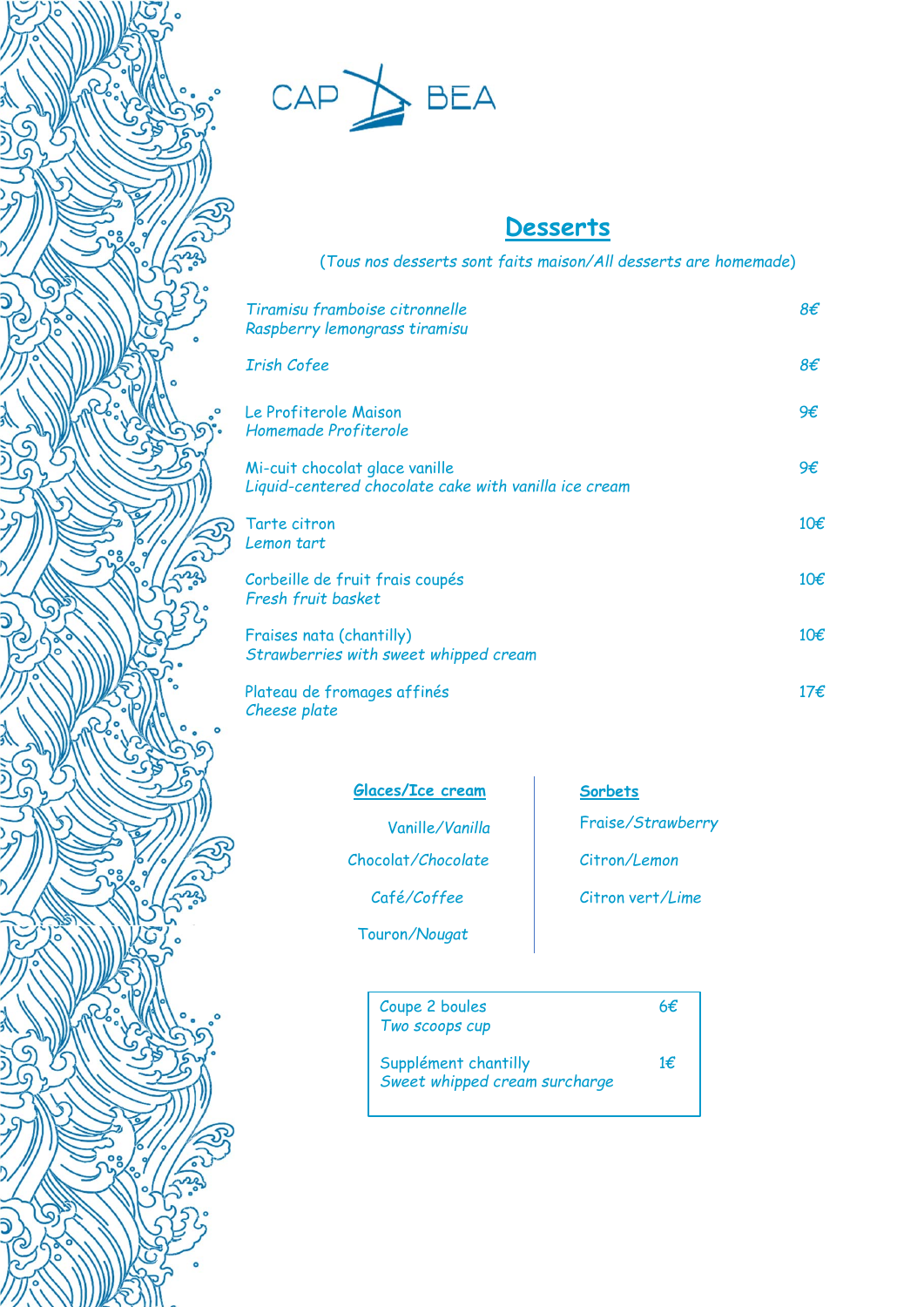



# **Boisson chaude/Coffee**

| Café<br><b>Black Coffee</b>                   | 1,50€ |
|-----------------------------------------------|-------|
| Café noisette<br>White Coffee                 | 1,80€ |
| Carajillo<br>Hot coffee with a dash of Brandy | 3€    |
| Café au lait<br>Latte                         | 3€    |
| Chocolat au lait<br>Hot chocolate with milk   | 3€    |
| <b>Irish Coffee</b>                           | X€    |

### **Infusion/Herbal tea 3€**

Camomille/*Chamomile* Menthe/*Mint* Rooibos Fruit rouge ibiscus/*Red fruits, hibiscus* Digestion/*Digestive* Gingembre citron/Lemon *Ginger*

# **Thé/Tea 3€**

Thé vert menthe/Mint *Green tea* Thé vert sensha/Sensha *Green tea* Thé noir Earl grey Ceylan/*Earl Grey Ceylon Black tea*